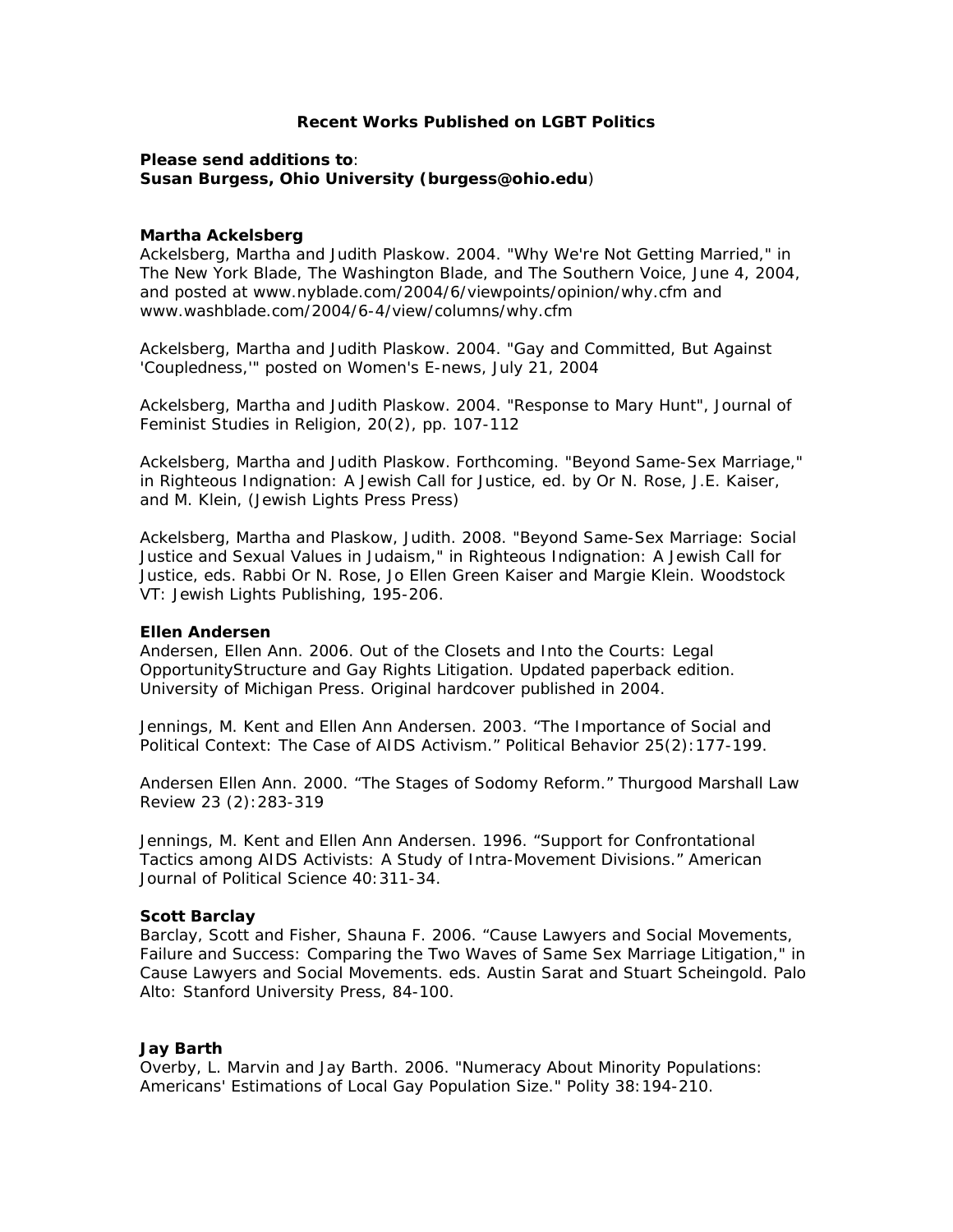Barth, Jay and L. Marvin Overby. 2003. "Are Gay Men and Lesbians in the South the New `Threat'? Regional Comparisons of the Contact Theory." Politics and Policy 31 (3): 1-19.

Overby, L. Marvin and Jay Barth. 2002. "Contact, Community Context, and Public Attitudes Toward Gay Men and Lesbians." Polity 34: 433-456.

### **Mark Blasius**

Blasius, Mark. 2001. "An Ethos of Lesbian and Gay Existence." In *Sexual Identities, Queer Politics,* ed. Mark Blasius. Princeton, NJ: Princeton University Press.

Blasius, Mark and Shane Phelan, eds. 1997. *We are Everywhere: A Historical Sourcebook in Gay and Lesbian Politics*. New York, NY: Routledge.

Blasius, Mark. 1994. *Gay and Lesbian Politics: Sexuality and the Emergence of a New Ethic.* Princeton: Princeton University Press.

### **Lisa Bower**

Goldberg, David T., Michael Musheno, and Lisa Bower, eds. 2001. *Between Law and Culture: Relocating Legal Studies*, Minneapolis, Minnesota: University of Minnesota Press.

Bower, Lisa. 1997. "Queer Problems/Straight Solutions: The Limits of a Politics of "Official Recognition." In *Playing with Fire: Queer Politics, Queer Theories*, ed. Shane Phaelan. New York, NY: Routledge.

### **Marla Brettschneider**

Brettschneider, Marla. 2006. "The Family Flamboyant: Race Politics, Queer Families, Jewish Lives." Albany, NY:SUNY Press.

# **Cynthia Burack**

Burack, Cynthia. 2006. "From Doom Town to Sin City: Chick Tracts and Antigay Politics." New Political Science. 28(2). 163-179.

Josephson, Jyl J., and Cynthia Burack. 2006. "Inside, Out, and In-Between: Sexual Minorities, the Christian Right, and the Evangelical Lutheran Church in America." In *Religion, Politics, and the American Experience after September 11: New Perspectives, New Directions*. eds. David S. Gutterman and Andrew R. Murphy. Lexington, MA: New Directions Lexington Books.

Burack, Cynthia and Jyl J. Josephson. 2005. "A Report on Love Won Out: Addressing, Understanding, and Preventing Homosexuality." Washington, D.C.: Policy Institute, National Gay and Lesbian Task Force. <http://www.thetaskforce.org/downloads/lovewonout.pdf>.

Burack, Cynthia and Jyl J. Josephson. 2005. "Origin Stories: Same-Sex Sexuality and Christian Right Politics." *Culture and Religion*. 6.

Burack, Cynthia. 2005, "The New Right in American Politics: What Do Women Have to Do With It?" In *Women in Politics: Outsiders or Insiders? 4th Edition*, ed. Lois Duke-Whitaker. Englewood Cliffs, NJ: Prentice-Hall.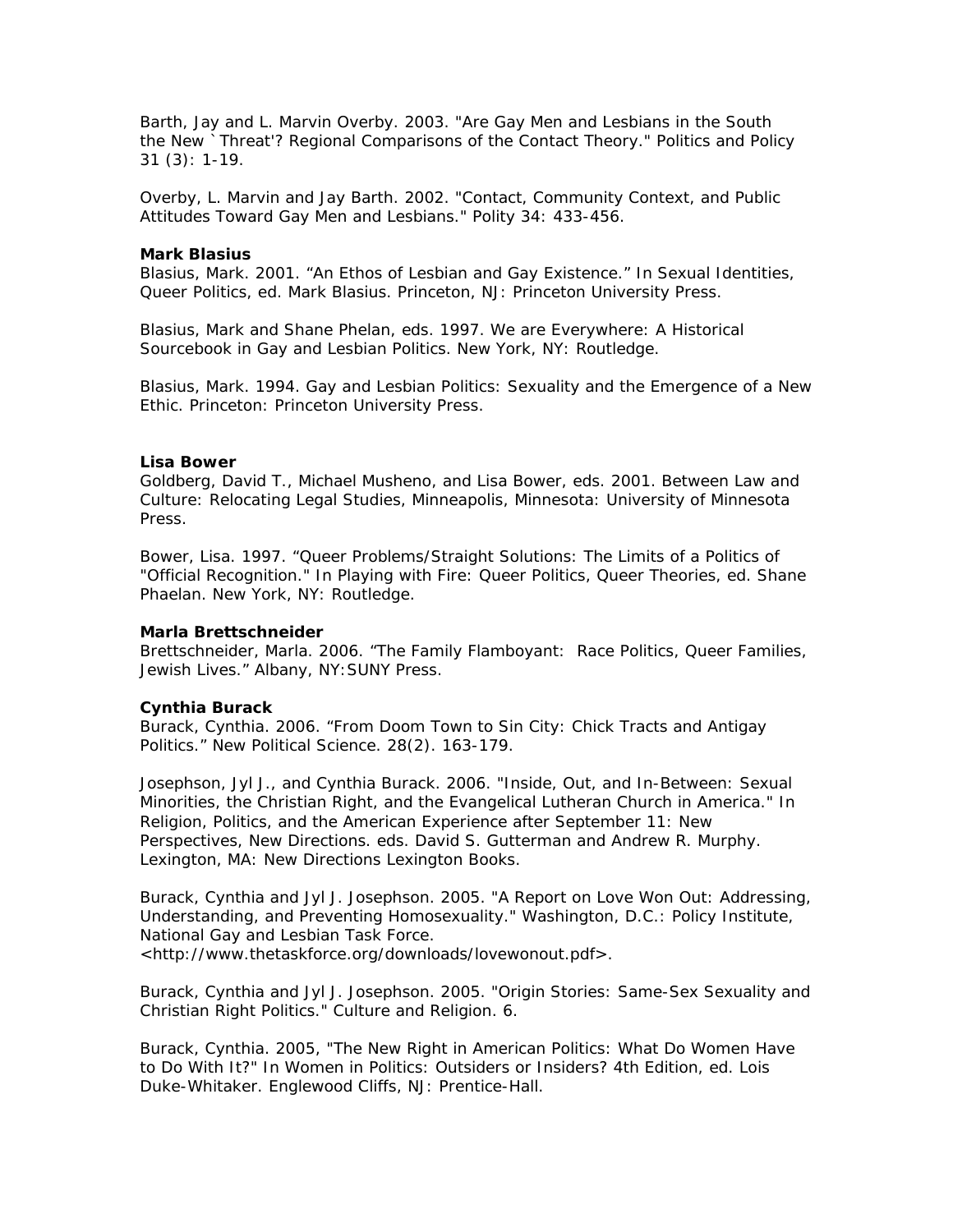Burack, Cynthia. 2003. "Getting What 'We' Deserve: Terrorism, Tolerance, Sexuality and the Christian Right." *New Political Science*. 25(3):329-349.

Burack, Cynthia and Jyl J. Josephson, eds. 2003. *Fundamental Differences: Feminists Talk Back to Social Conservatives*. Lanham, Maryland: Rowman and Littlefield.

Burack, Cynthia. 2008. "Sin, Sex, and Democracy: Antigay Rhetoric and the Christian Right." Albany, NY, SUNY Press.

### **Susan Burgess**

Burgess, Susan. 2006. "Queer (Theory) Eye for the Straight (Legal) Guy: Lawrence v. Texas' Makeover of Bowers v. Hardwick." *Political Research Quarterly*, 59: 401- 413.

Burgess, Susan. 2005. "Did the Supreme Court Come Out in Bush v. Gore? The Politics of the Performance of Shame." *Differences: A Journal of Feminist Cultural Studies*, 16: 25- 40.

Burgess, Susan. 2002. "Who Killed Politics? The Case of Cass Sunstein: Queer Theory Meets Mainstream U.S. Constitutional Theory." *Studies in Law, Politics and Society*, 26: 25-40.

Burgess, Susan. 2001. "A Fine Romance: Keith Whittington's Originalism and the Drama of U.S. Constitutional Theory." *Law and Society Review*, 34: 931-942.

Burgess, Susan. 1999. "Queer New Institutionalism: Notes on the Naked Power Organ in Mainstream Constitutional Theory and Law." In *The Supreme Court and American Politics: New Institutionalist Approaches*. eds. Howard Gillman and Cornell Clayton, Lawrence: University Press of Kansas, 199-218.

Burgess, Susan. 2008. "The Founding Fathers, Popular Culture and Constitutional Law: Who's Your Daddy?" London. Ashgate.

Burgess, Susan. (Forthcoming). "Queer Theory." *International Encyclopedia of Political Science*. Washington: CQ Press.

Burgess, Susan. (Forthcoming). "Gay, Lesbian, and Transgendered Issues: U.S. Legal." *International Encyclopedia of Political Science*. Washington: CQ Press.

Burgess, Susan and Wilson, Angela. 2008. "Sexuality and the Body Politic: Thoughts on the Construction of an APSA Sexuality & Politics Section." *PS: Political Science and Politics* 40: 377-381.

Burgess, Susan. 2007. "Who's Your Daddy? Legitimacy, Parody, and Soap Operas in Contemporary Constitutional Discourse." *Law, Culture, and the Humanities* 3, 55- 81.

# **Keith Bybee**

Bybee, Keith J. 2005. "Good Manners, Gay Rights and the Law." http://ssrn.com/abstract=711928

# **Sean Cahill**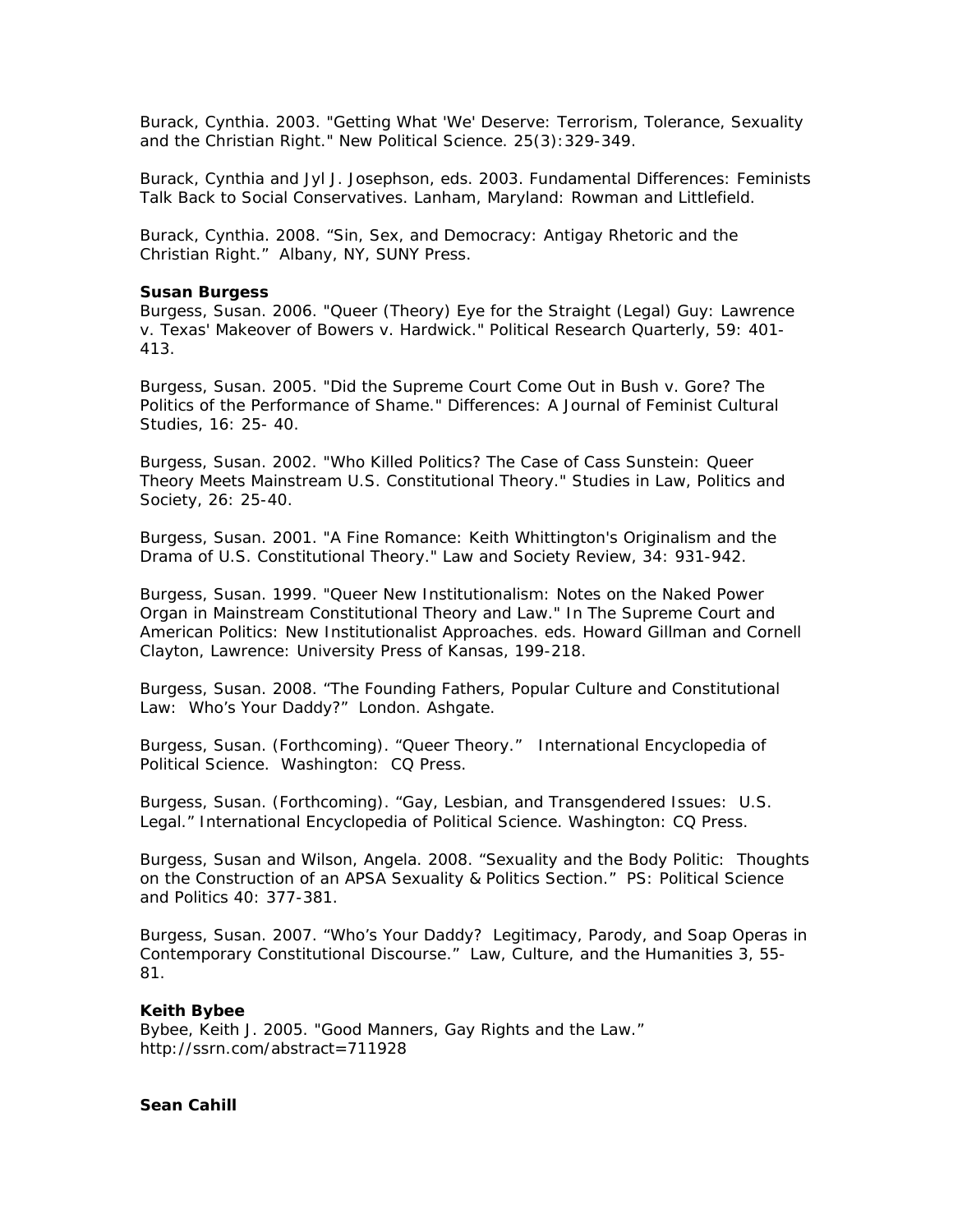Cahill, Sean. 2005. The Symbolic Centrality of Gay Marriage in the 2004 Presidential Election. In *The Future of Gay Rights in America*. ed. H.N. Hirsch. New York, NY: Taylor and Francis/Routledge.

Cianciotto, J., Sean Cahill and D. Johnson. 2005. "Leaving Our Children Behind: The No Child Left Behind Act of 2001." *Journal of Gay and Lesbian Issues in Education*. 2(4): 3-21.

Holmes, Sarah and Sean Cahill. 2005. "School Experiences of Gay, Lesbian, Bisexual and Transgender Youth. Gay, Lesbian," and "Transgender Issues in Education: Programs, Policies, and Practices," In *Gay, lesbian, and transgender issues in education: programs, policies, and practices*, ed. James Sears. New York, NY: Harrington Park Press.

Cahill, Sean. 2005. "Welfare Moms and the Two Grooms: Understanding the Concurrent Promotion and Restriction of Marriage in U.S. Public Policy." *Sexualities.*  8(2):169-187.

Cahill, Sean. & Cianciotto, J. 2004. "U.S. Policy Interventions That Can Make Schools Safer." *Journal of Gay and Lesbian Issues in Education*. 2(1):3-17.

Cahill, Sean. 2004. *Same-Sex Marriage in the United States: Focus on the Facts*. New York: Lexington Books.

Cahill, Sean. 2004. "Why We Need Same-Sex Marriage." In *The W Effect: Bush's War on Women,* ed. Laura Flanders. New York: The Feminist Press at the City University of New York.

Cahill, Sean. 2004. "The Importance of GLBT Think Tanks to our Agenda of Equality and Liberation." In *Strategies for Gay and Lesbian Rights Organizing: Community Based Strategies*, ed. Yolanda Padilla. Binghampton, NY: Harrington Park Press/Haworth Press.

Holmes, Sarah and Sean Cahill. 2004. "School Experiences of Gay, Lesbian, Bisexual and Transgender Youth." *Journal of Gay and Lesbian Issues in Education*. 1(3):53 66. Cahill, Sean, J.Battle, and D. Meyer. 2003. "Partnering, Parenting, and Policy: Family Issues Affecting Black Lesbian, Gay, Bisexual and Transgender (LGBT) People." *Race and Society*, 6(1): 85-98.

Cahill, Sean. 2002. "Long Term Care Issues Affecting Gay, Lesbian, Bisexual, and Transgender Elders." *Geriatric Care Management Journal*, 12(3): 4-8.

Cahill, Sean. and K. South. 2002. "Policy Issues Affecting Lesbian, Gay, Bisexual, and Transgender People in Retirement." *Generations (Journal of the American Society on Aging).* 26(11): 49-54.

# **Tim Cook**

Cook, Tim. 1999. "The Empirical Study of Lesbian, Gay, and Bisexual Politics: Assessing the First Wave of Research" *American Political Science Review*, 93(3):679.

# **Paisley Currah**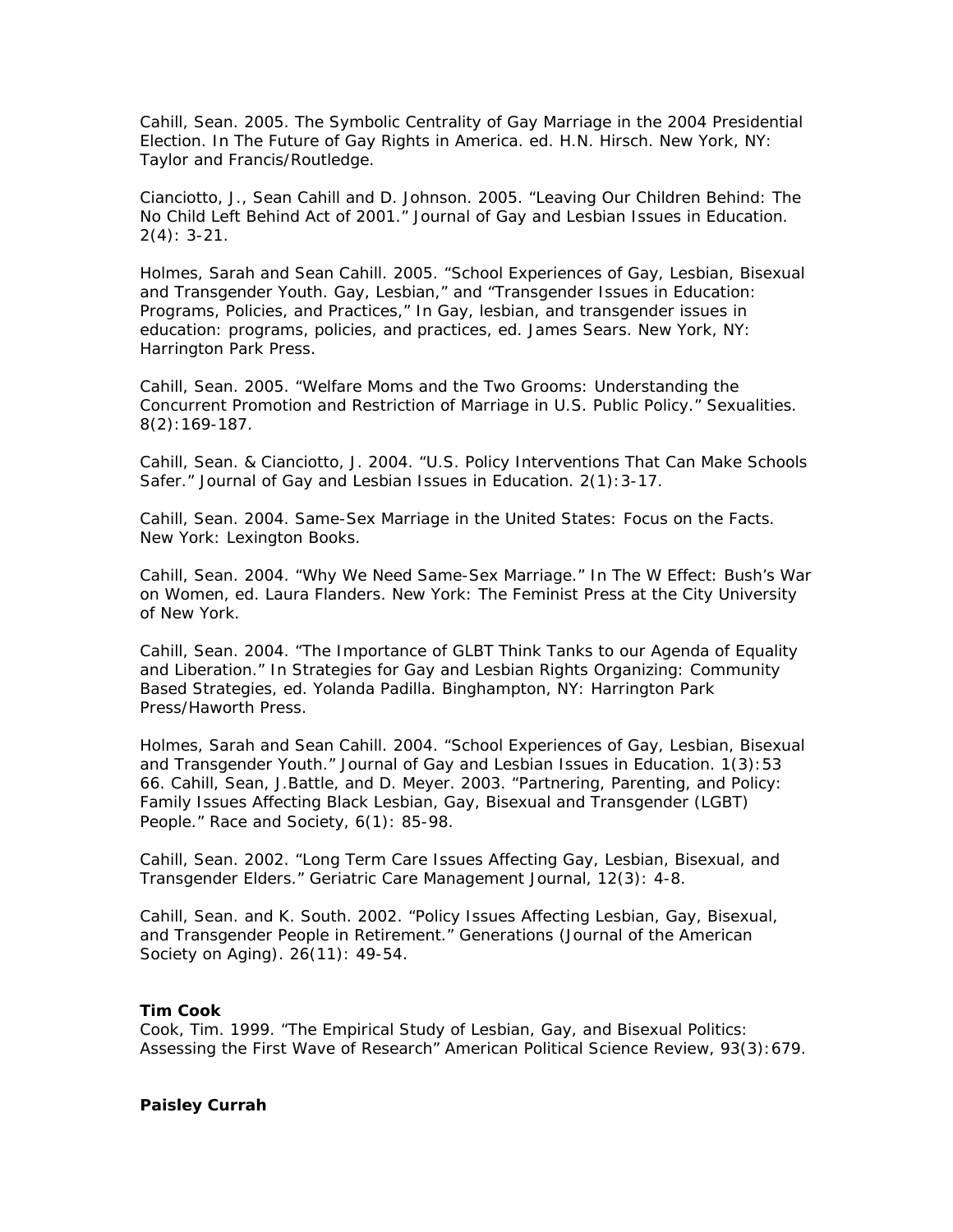Currah, Paisley. 2006. "Gender Pluralisms: Under the Transgender Umbrella," In *Transgender Rights,* eds. Currah, Paisley, Shannon Minter, and Richard M. Juang. Minneapolis, Minnesota: Minnesota University Press.

Currah, Paisely. 2004. "The Other Sex Lawrence v. Texas," *10 Cardozo Women's Law Journal*, 10(2):321.

Currah, Paisley and Shannon Minter. 2004. "Unprincipled Exclusions: The Struggle for Legislative and Judicial Protections for Transgendered People," In *Regulating Sex: The Politics of Intimacy and Identity*, eds. Elizabeth Bernstein and Laurie Schnafer. New York: Routledge, 2004.

Currah, Paisley. "The Transgender Rights Imaginary," 4 Georgetown Journal of Gender and the Law 705 (2003).

Currah, Paisley. 2001. "Queer Theory, Lesbian and Gay Rights, and Transsexual Marriages," in Identity/Space/Power, ed. Mark Blasius. Princeton University Press, 2001

Currah, Paisley. 2000. "Unprincipled Exclusions: The Struggle for Legislative and Judicial Protections for Transgendered People," *College of William and Mary Journal of Women and the Law,* 1(1).

#### **Peter Drucker**

Drucker, Peter. (Forthcoming) "Queer identities in a globalising world" *Historical Materialism*.

Drucker, Peter. 2004 "Introducción: redefinición de las identidades sexuales" In *Arco Iris Diferentes - Spanish translation of Different Rainbows*, ed. Peter Drucker. Mexico City: Siglo XXI Editores

Drucker, Peter. 2004" 'More freedom' or 'more harmony'?: Henriette Roland Holst, Jacques Engels and the influence of class and gender on socialists' sexual attitudes." In *Meetings & Alcoves* ed. Jesse Battan et al., Dijon: Editions Universitaires.

Drucker, Peter. 2000. "Introduction: remapping sexualities" and "Reinventing liberation" In *Different Rainbows,* ed. Peter Drucker. London: GMP

Drucker, Peter. 1999 "'Gay marriage?'" *International Viewpoint.* 308.

Drucker, Peter. 1997. "Gays and the left: scratching the surface" *Against the Current*, 68

Drucker, Peter. 1996. "'In the tropics there is no sin': sexuality and gay-lesbian movements in the Third World." *New Left Review*, 218.

#### **Deborah Gould**

Gould, Deborah. 2002. "Life During Wartime: Emotions and the Development of ACT UP." *Mobilization: An International Journal*, 177-200.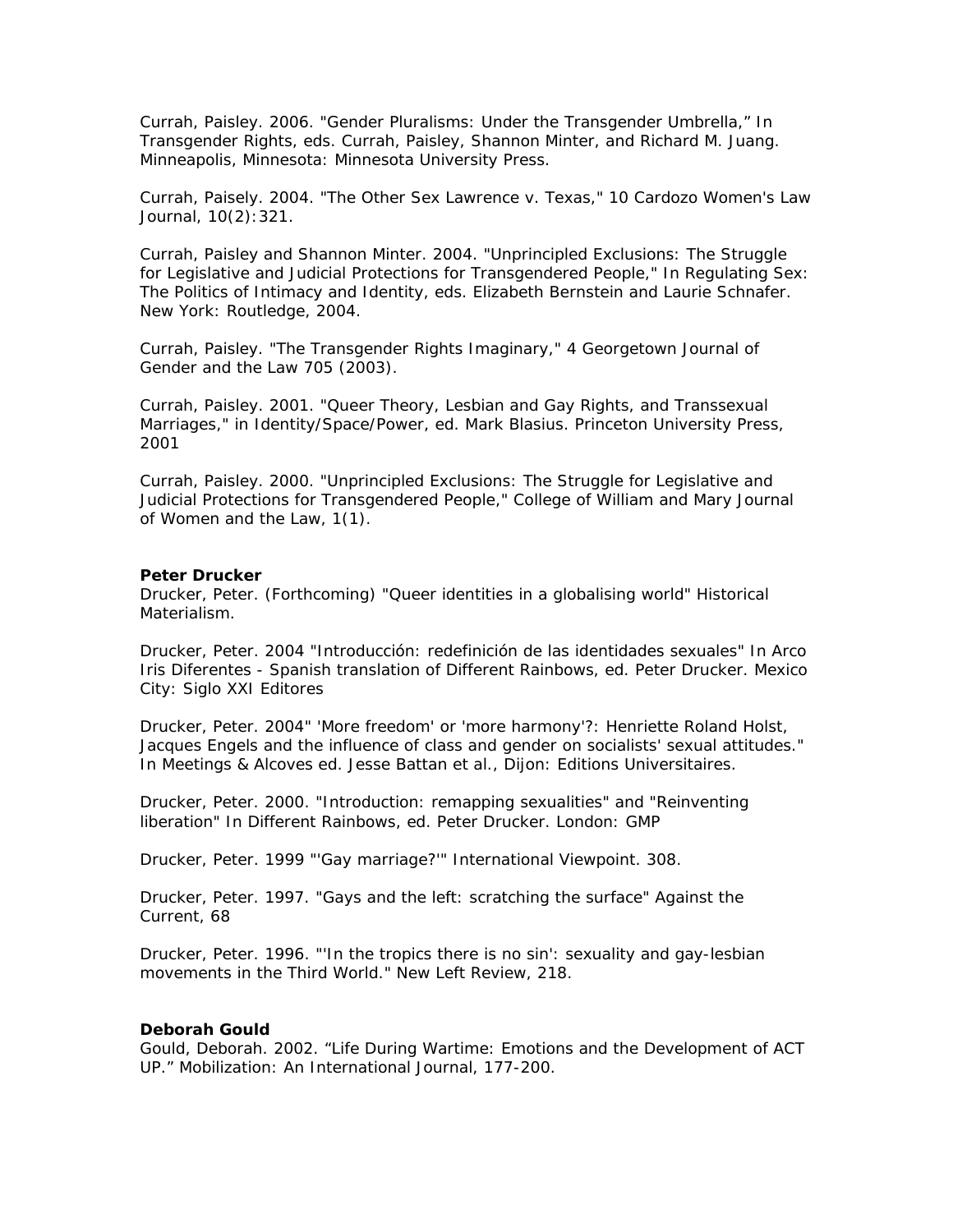Gould, Deborah. 2001. "Rock the Boat, Don't Rock the Boat, Baby: Ambivalence and the Emergence of Militant AIDS Activism." In *Passionate Politics: Emotions and Social Movements,* eds. Jeff Goodwin, James Jasper, and Francesca Polletta. Chicago: University of Chicago Press, 135-57.

### **H N Hirsch**

Hirsch, N.H. and Rollins, Joe. 2007. "Beating Up Queers: Discrimination, Violence, and Political Attitudes in Sexual Minority Communities," in *Sexual Orientation Discrimination: An International Perspectiv,.* eds.Frank and Badgett. Routledge.

Hirsch, N.H and Rollins, Joe. 2004. "Queer Politics/Queer Sex: Marriage and Sexual Libertarianism." *Radical Statistics*

Hirsch, N.H and Rollins. 2003. Joe "Sexual Identities and Political Engagements," *Social Politics*

### **Tonja Jacoby**

Jacoby, Tonja. 2006. "Sharing the Love: The Political Power of Remedial Delay in Same-Sex Marriage Cases," *Law & Sexuality*, 15.

Jacoby, Tonja. 2006. "How Massachusetts Got Gay Marriage: The Intersection of Popular Opinion, Legislative Action and Judicial Power" under review at *the Journal of Contemporary Legal Issues*, 15.

# **Richard Johnson III**

Oldfield, K., Candler, G. and Johnson, Richard. 2006. "Social Class, Sexual Orientation, and Shaping a New Agenda for Social Equity Policy" *American Review of Public Administration*.

Oldfield, K. and Johnson Richard. (Research in Progress) *Resiliency: Queer Professors from the Working Class* (Edited Book).

### **Valerie Lehr**

Lehr, Valerie. 2003. "Framing an Alternative Rhetoric: How 'Family Values' Harms the Left." "In *Fundamental Differences: Feminists Challenge the Right*, eds. Cynthia Burack and Jyl Josephson. Lanham, MD: Rowman and Littlefield.

Lehr, Valerie. 2003. "Relationship Rights for a Queer Society." In *Child, Family, and State*, ed. Stephen Macedo and Iris Marion Young. NOMOS Series, Vol. XLIV. New York: New York University Press.

Lehr, Valerie. 2003. "Family Values: Social Conservative Power in Diverse Rhetorics" in *Fundamental Differences: Feminists Talk Back to Social Conservatives*, ed. Jyl J. Josephson, Cynthia Burack. Lenham, MD: Rohman and Littlefield.

# **Gary Lehring**

Lehring, Gary. 2003. *Officially Gay: The Political Construction of Sexuality by the U.S. Military*, Philadelphia, PA: Temple University Press.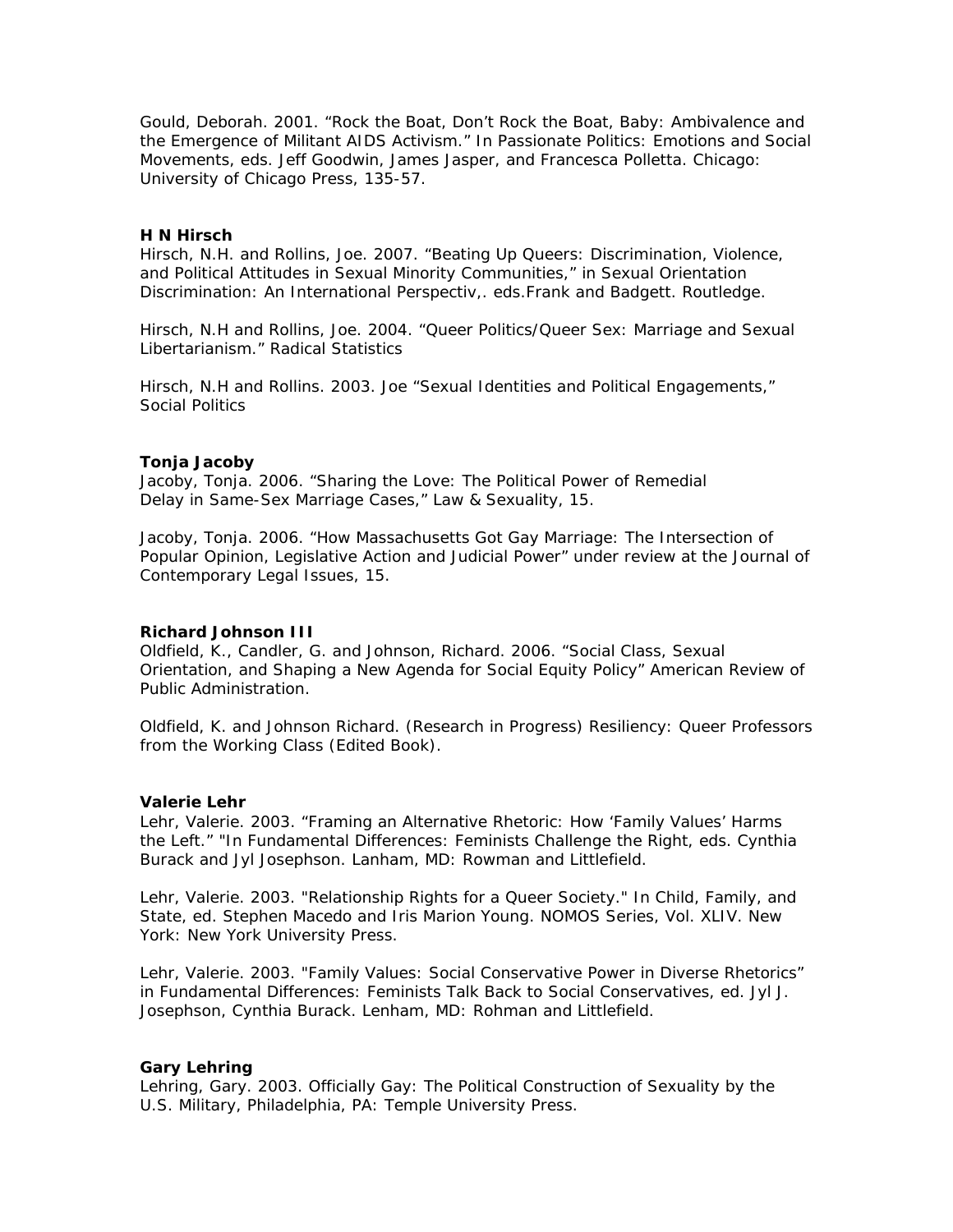Lehring, Gary. 1997. "Essentialism and the Political Articulation of Identity" in *Playing with Fire: Queer Politics, Queer Theories*, ed. Shane Phelan. New York: Routledge.

Lehring, Gary. 1999. *Queer Family Values: Debunking the Myth of the Nuclear Family*, Philadelphia, PA: Temple University Press.

### **Gregory Lewis**

Lewis, Gregory. 2005. "Same-Sex Marriage and the 2004 Presidential Election," *P.S.: Political Science & Politics*, 38:195-99.

Lewis, Gregory and Bruce A. Seaman. 2004. "Sexual Orientation and Demand for the Arts," *Social Science Quarterly*, 85: 523-38.

Lewis, Gregory, and Howard E. Taylor. 2001. "Public Opinion Toward Gay and Lesbian Teachers: Insights for all Public Employees," *Review of Public Personnel Administration,* 21: 133-51.

Lewis, Gregory. 2001. "Barriers to Security Clearances for Gay Men and Lesbians: Fear of Blackmail or Fear of Homosexuals?" *Journal of Public Administration Research and Theory*, 11: 539-57.

Lewis, Gregory. 1997. "Lifting the Ban on Gays in the Civil Service: Federal Policy Toward Gay and Lesbian Employees since the Cold War," *Public Administration Review* 57: 387-95.

Lewis, Gregory. 2005. "The Demographics of Georgia I: Lesbian and Gay Couples." Georgia State University Fiscal Research Center Brief 113.

Lewis, Gregory and Soo Oh, Seong. (Forthcoming). "Public Opinion and State Action on Same-sex Marriage," *State and Local Government Review.*

#### **Steven Paterson**

Peterson, Steven A. and James N. Schubert. 2004. "AIDS Policy: The Role of Gay and Lesbian Politics." Presented at American Political Science Association Meeting, Chicago.

### **Shane Phelan**

Phelan, Shane. 2001. "The Lines of Reason." *Hypatia* 16(2):75.

Phelan, Shane. 2001. *Sexual Strangers: Gays, Lesbians, and Dilemmas of Citizenship*, Philadelphia, Pennsylvania: Temple University Press.

Phelan, Shanel 2000. "Queer Liberalism?" *American Political Science Review*. 94(2):431.

Phelan, Shane. ed. 1997. *We are Everywhere: A Historical Sourcebook in Gay and Lesbian Politics*, New York: Routledge.

Phelan, Shane. 1997. "Lesbians and Mestizas: Appropriation and Equivalence" in *Playing with Fire: Queer Politics, Queer Theories*, ed. Shane Phelan. New York: Routledge.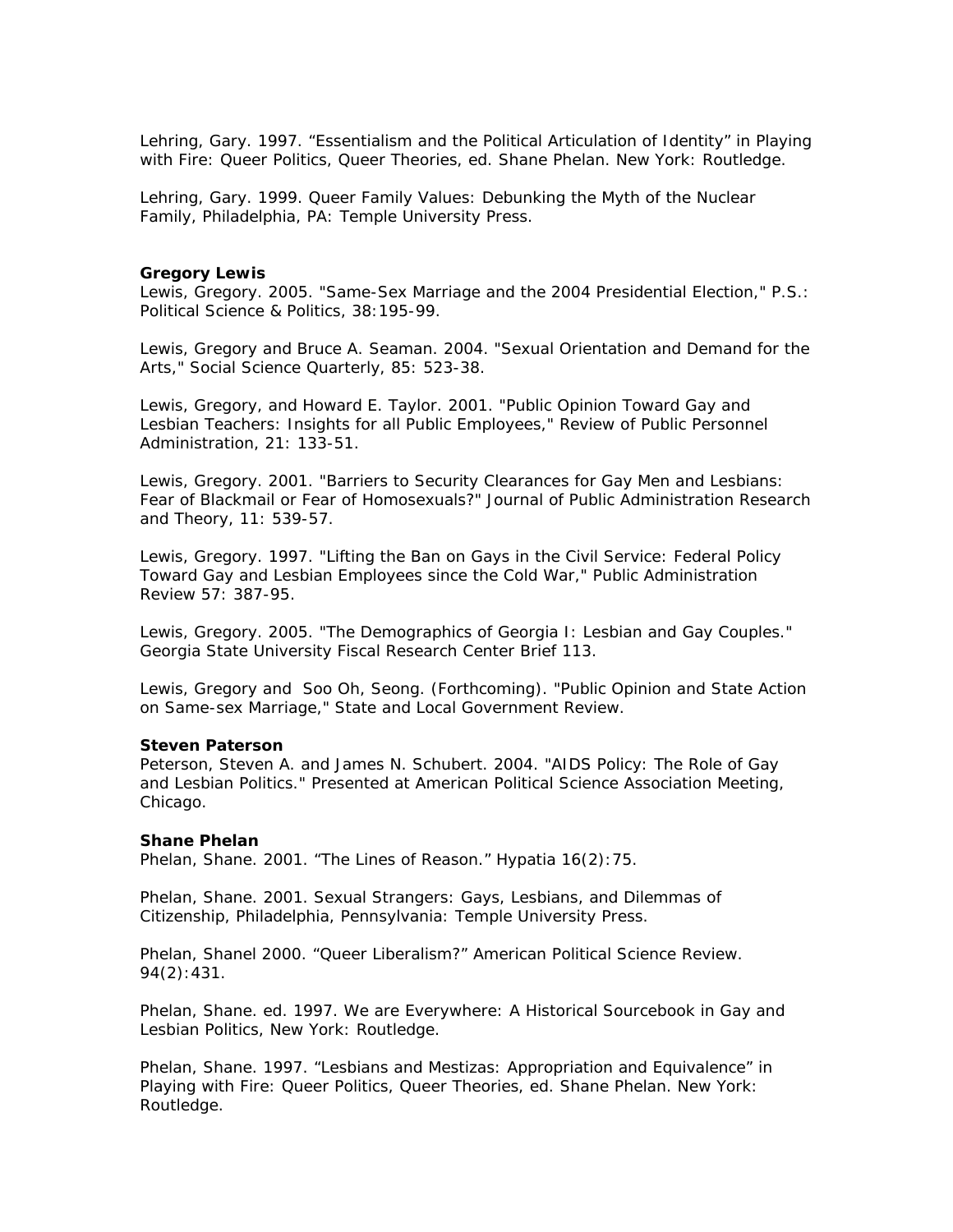Phelan, Shane. 1994. *Getting Specific: Postmodern Lesbian Politics,* Minneapolis: University of Minnesota Press.

Phelan, Shane. 1989. *Identity Politics: Lesbian Feminism and the Limits of Community,* Philadelphia: Temple University Press.

# **Daniel Pinello**

Pinello, Daniel R. 2003. *Gay Rights and American Law* Cambridge: Cambridge University Press.

### **David Rayside**

Rayside, David. 1998*. On the Fringe: Gays and Lesbians in Politics*, Ithaca: Cornell University Press.

Rayside, David. Forthcoming. "The United States in Comparative Context," in *The Politics of Same-Sex Marriage*, ed. Craig Rimmerman and Clyde Wilcox, Chicago: University of Chicago Press.

Rayside, David. 2001. "The Structuring of Sexual Minority Activist Opportunities in the Political Mainstream: Britain, Canada, and the U.S." in *Sexual Identities, Queer Politics*, ed. Mark Blasius, Princeton University Press.

Rayside, David. 1999. "On the Fringes of the New Europe: Sexual Diversity Activism and the Labour Movement," in *Laboring for Rights: Unions and Sexual Diversity Across Nations*, ed. Gerald Hunt, Temple University Press.

Rayside, David. 2001. Who's Who in Lesbian and Gay History, ed. Robert Aldrich and Garry Wotherspoon, New York: Routledge: coordinator of overall Canadian biographical entries; author of entries on: Barry Adam; The Body Politic; Andre Boulerice; Nicole Brossard; Maurice Flood; Barney Frank; Sky Gilbert; Gerald Hannon; John Herbert; Gary Kinsman; Douglas LePan; Alan Li; Angela Mason; Tim McCaskell; Harvey Milk; Elaine Noble; Svend Robinson; Douglas Sanders; Shyam Selvadurai; Chris Smith; Allan Spear; Gerry Studds; Peter Tatchell; Pierre Elliot Trudeau; Pierre Vallieres; Tom Warner.

### **Ellen Riggle**

Rostosky, S.S., Riggle, E.D.B., Gray, B.E., & Hatton, R.L. (2006. Minority stress experiences in committed same-sex couple relationships. *Professional Psychology: Research and Practice*.

Rostosky, S.S., Riggle, E.D.B., Dudley, M.G., & Comer Wright, M.L. 2006. Relational commitment: A qualitative analysis of same-sex couples' conversations. *Journal of Homosexuality*, 51(3).

Riggle, E.D.B., Rostosky, S.S., Couch, R., Brodnicki, C., Campbell, J., & Savage, T. (2006). To have or not to have: Advance planning by same-sex couples. *Sexuality Research and Social Policy, 3*, 22-32.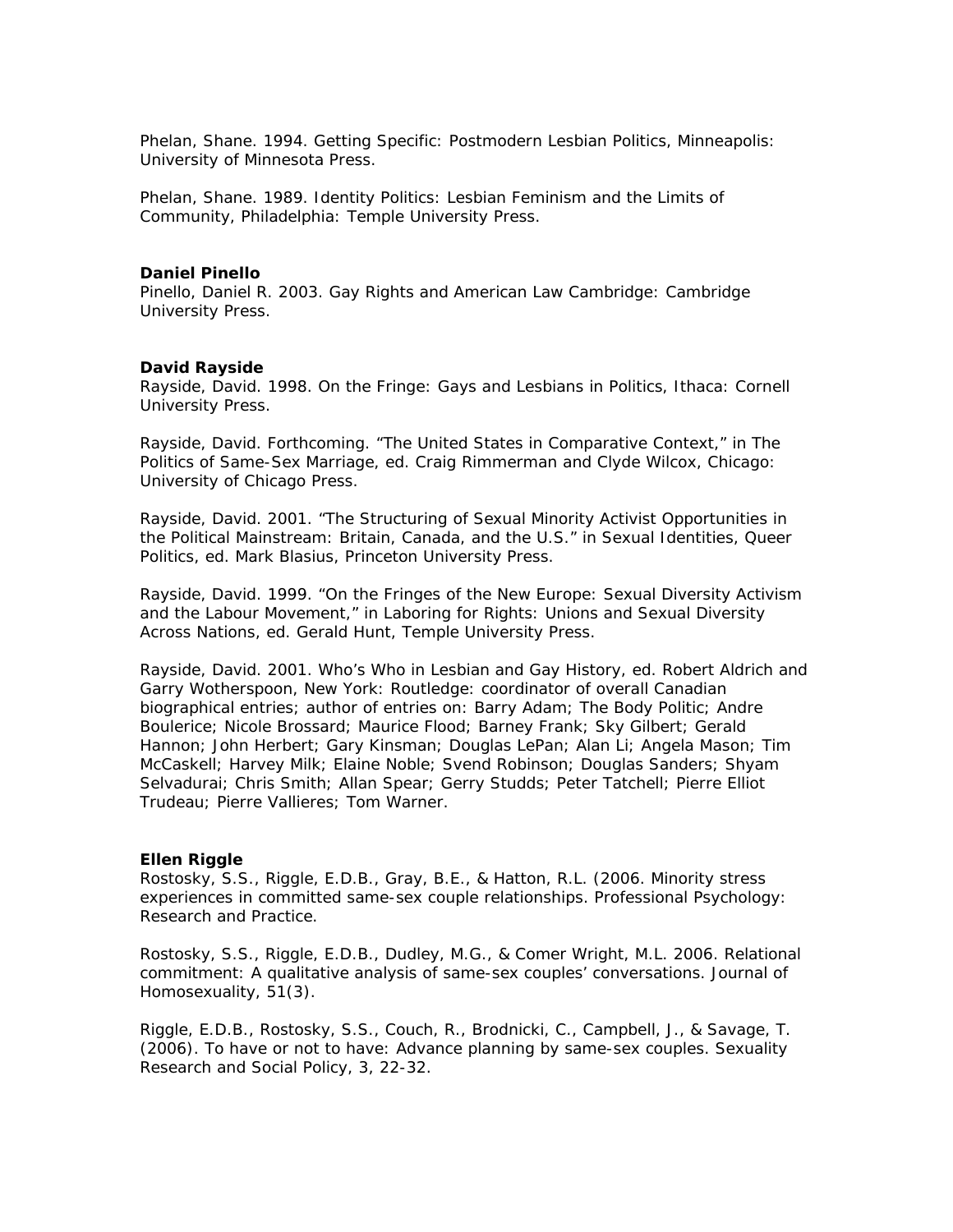Riggle, E. D.B., Rostosky, S.S., & Prather, R.A. 2006. The execution of advance planning documents by same-sex couples. *Journal of Family Issues, 27,* 758-776.

Riggle, E.D.B., & Rostosky, S.S. 2005. For better or worse: Psycholegal soft spots and advance planning for same-sex couples. *Professional Psychology: Research and Practice, 35*, 90-96.

Riggle, E. D.B., Rostosky, S. S., Prather, R. A., & Hamrin, R. 2005. The execution of legal documents by sexual minority individuals. *Psychology, Public Policy, and Law,*  11, 138-163*.* 

Riggle, E. D.B., Rostosky, S. S., & Reedy, C. S. 2005. Online surveys for BGLT research: Issues and techniques. *Journal of Homosexuality,* 49, 1-21.

Riggle, E.D.B., Thomas, J.D., & Rostosky, S.S. 2005. The marriage debate and minority stress. *PS: Political Science and Politics,* 38, 21-24.

Riggle, E. D.B., & Gouws, A. 2003. Political tolerance in South Africa: Selfdiscrepancy and change. *Politikon: South African Journal of Political Studies*, 30, 149-163.

Rostosky, S. S., & Riggle, E. D. B. 2002. 'Out' at work: The relation of actor and partner workplace policy and internalized homophobia to disclosure status. *Journal of Counseling Psychology,* 49, 411-419.

Riggle, E.D.B., & Tadlock, B.L. Eds.1999. *Gays and Lesbians in the Democratic Process: Public Policy, Political Representation and Public Opinion* [*Power, Conflict and Democracy: American Politics into the Twenty-First Century* series]. New York: Columbia University Press.

### **Craig Rimmerman**

Rimmerman, Craig and Wilcox, Clyde. 2007. *The Politics of Same-Sex Marriage.* Chicago: University of Chicago Press.

### **Juan Carlos Rodriguez-Cordero**

Wilson, Bruce and Juan Carlos Rodriguez-Cordero. 2006. "Legal Opportunity Structures and Social Movements: The Effects of Institutional Change on Costa Rican Politics." *Comparative Political Studies*, 39:3.

#### **Joe Rollins**

Rollins, Joe. 2005. "Same-Sex Unions and the Spectacles of Recognition." *Law & Society Review*. 39(2,):457.

Rollins, Joe. 2004. *AIDS and the Sexuality of Law: Ironic Jurisprudence*. New York: Palgrave Macmillan.

Rollins, Joe. 2002. "AIDS, Law, and the Rhetoric of Sexuality." *Law & Society Review*, 36(1):161.

Rollins, Joe. 2000. "Beating Around Bush: Gay Rights and America's 41st President," In *Creating Change: Sexuality, Public Policy, and Civil Rights*, eds. John D'Emilio, William B. Turner, and Urvashi Vaid. New York: St. Martin's Press, 2000.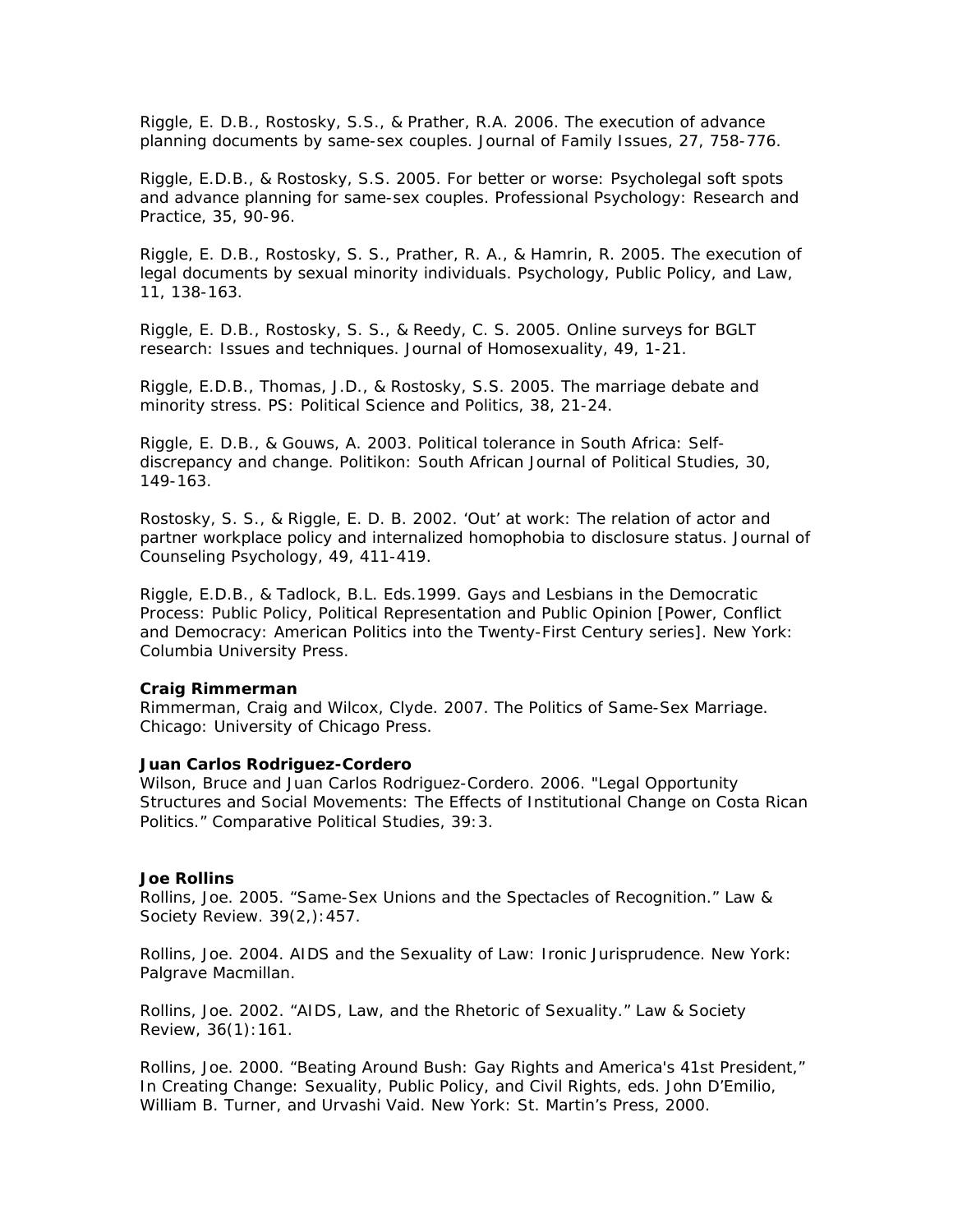### **Nenad Senic**

Senic, Nenad and Schaffner, Brian F. 2006. "Rights or Benefits? Explaining the Sexual Identity Gap in American Political Behavior." Political Research Quarterly 59(1), 123-132.

# **Kenneth Sherrill**

Sherrill, Kenneth. 2006. "Magic Bullet or Chicken Soup? Brokeback Mountain as a Cure for Sexual Prejudice." *Public Opinion Pros*.

Egan, Patrick and Sherrill, Kenneth. 2005 "Marriage and the Shifting Priorities of a New Generation of Lesbians and Gays." *PS: Political Science and Politics*.

Egan, Patrick and Kenneth Sherrill. 2005. "Neither an In-Law Nor an Outlaw Be: Trends in Americans' Attitudes Toward Gay People." *Public Opinion Pros*.

Egan, Patrick and Kenneth Sherrill, 2005. "Lesbian, Gays, and Bisexuals and the Electorate-2005." American Political Science Association.

Sherrill, Kenneth. 2005. "Did Same-Sex Marriage Doom Kerry?" *Gay and Lesbian Review Worldwide*. 12:14-16.

Sherrill, Kenneth. 2004/2005. "Same-Sex Marriage and the Constitution" *Political Science Quarterly,* 119:696-697.

Sherrill, Kenneth. 2003. "Sexual Orientation, Sexual Behavior, and Political Behavior." *AAPOR.*

Sherrill, Kenneth and Yang, Alan. 2000. "From Outlaws to In-Laws: Anti-Gay Attitudes Thaw" *Public Perspective*, 13.

Sherrill, Ken. 1999. "The Youth of the Movement" in *Gays and Lesbians in the Democratic Process* ed. Ellen D.B. Riggle and Barry Tadlock. New York: Columbia University Press.

### **Miriam Smith**

Smith, Miriam. (Forthcoming) "Political Institutions and Lesbian and Gay Rights in the United States and Canada." New York: Routledge.

Smith, Miriam. 2007."Framing Same-Sex Marriage in Canada and the United States: Goodridge, Halpern and the National Boundaries of Political Discourse." *Social and Legal Studies*, 16(1), 5-26

Smith, Miriam and Grundy, John. 2007. "Activist Knowledges in Queer Politics." *Economy and Society,* 36(2), 295- 318.

Smith, Miriam. 2005. "The Politics of Same-Sex Marriage in Canada and the United States." *PS: Political Science and Politics XXXVIII: 2*, 225-28.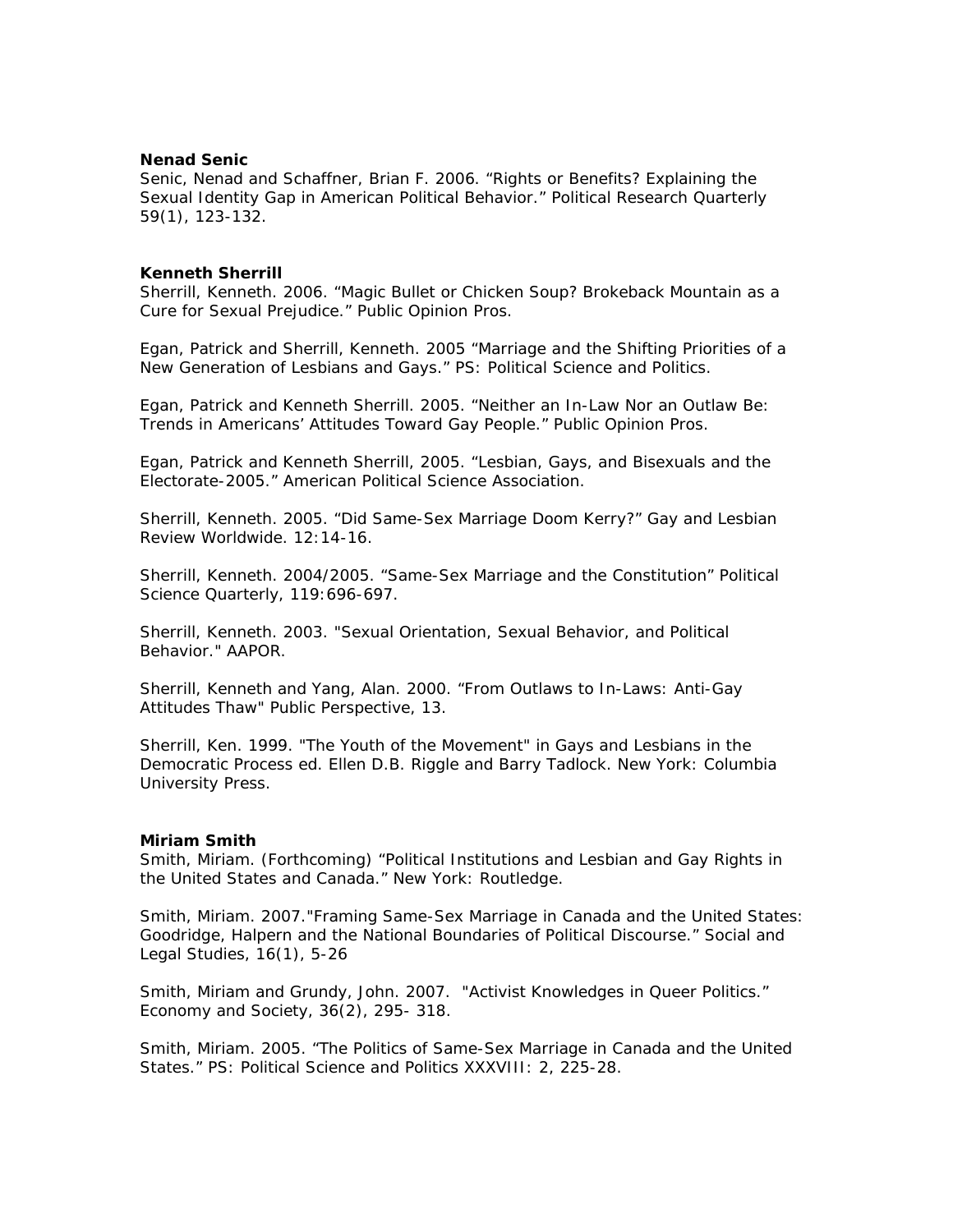Smith, Miriam. 2005. "Diversity and Identity in the Nonprofit Sector: Lessons from LGBT Organizing in Toronto, Canada." *Social Policy & Administration* 39(5), 463-480.

Smith, Miriam and Grundy, John. 2005. "The Politics of Multiscalar Citizenship: The Case of Lesbian and Gay Organizing in Canada." *Citizenship Studies* 9(4), 389-404.

Smith, Miraim. 2005. "Identités queer: Diaspora et organisation ethnoculturelle et transnationale des lesbiennes et des gais à Toronto," *Lien social et Politiques*

Smith, Miriam. 2005. "Social Movements and Judicial Empowerment: Courts, Public Policy and Lesbian and Gay Organizing in Canada." *Politics & Society,* 33(2), 327- 353.

Smith, Miriam. 2005. "Resisting and Reinforcing Neoliberalism: Lesbian and Gay Organizing at the Federal and Local Levels in Canada." *Policy & Politics* 33(1), 75-93.

Smith, Miriam. 2004. "Questioning Heteronormativity: Lesbian and Gay Challenges to Educational Practice in British Columbia, Canada." *Social Movement Studies* 3(2), 131-145.

Smith, Miriam. 2004. "Segmented Networks: Linguistic Practices in Canadian Lesbian and Gay Rights Organizing." *Ethnicities* 4(1), 99-124.

Smith, Miram. 2002. "Recognizing Same Sex Relationships: The Evolution of Recent Federal and Provincial Policies," Canadian Public Administration 45(1), 1-23.

Smith, Miriam. 1999. Lesbian and Gay Rights in Canada: Social Movements and Equality-Seeking, 1971-1995." Toronto: University of Toronto Press.

Smith, Miriam.1998-99. "Reluctant Recognition: The Liberal Government and Lesbian and Gay Rights," ed. Leslie A. Pal. How Ottawa Spends.

Smith, Miriam. 1998. "The Post-Deficit Mandate." Toronto: Oxford University Press, 293-314.

#### **Carl Stychin**

Stychin, Carl. 2005. "Being Gay." *Government & Opposition.* 409(1):90.

Stychin, Carl. 2003. *Governing Sexuality: The Changing Politics of Citizenship and Law Reform*. Oxford: Hart Publishing.

Stychin, Carl. 2002. "A Queer Nation by Rights: European Integration, Sexual Identity Politcs, and the Discourse of Rights" in In *A Queer Place: Sexuality and Belonging in British and European Context*, eds. Kate Chedgzoy, Emma Francis, and Maurray Pratt. London: Ashgate Publishing.

Stychin, Carl. 2001. "Civil Solidarity or Fragmented Identities? The Politics of Sexuality and Citizenship in France." *Social and Legal Studies*. 10(3):347.

Stychin, Carl. 2001 "Sexual Citizenship in the European Union." *Citizenship Studies*. 5(3):285.

Stychin, Carl and Did Herman, eds. 2001. *Law and Sexuality: The Global Arena*.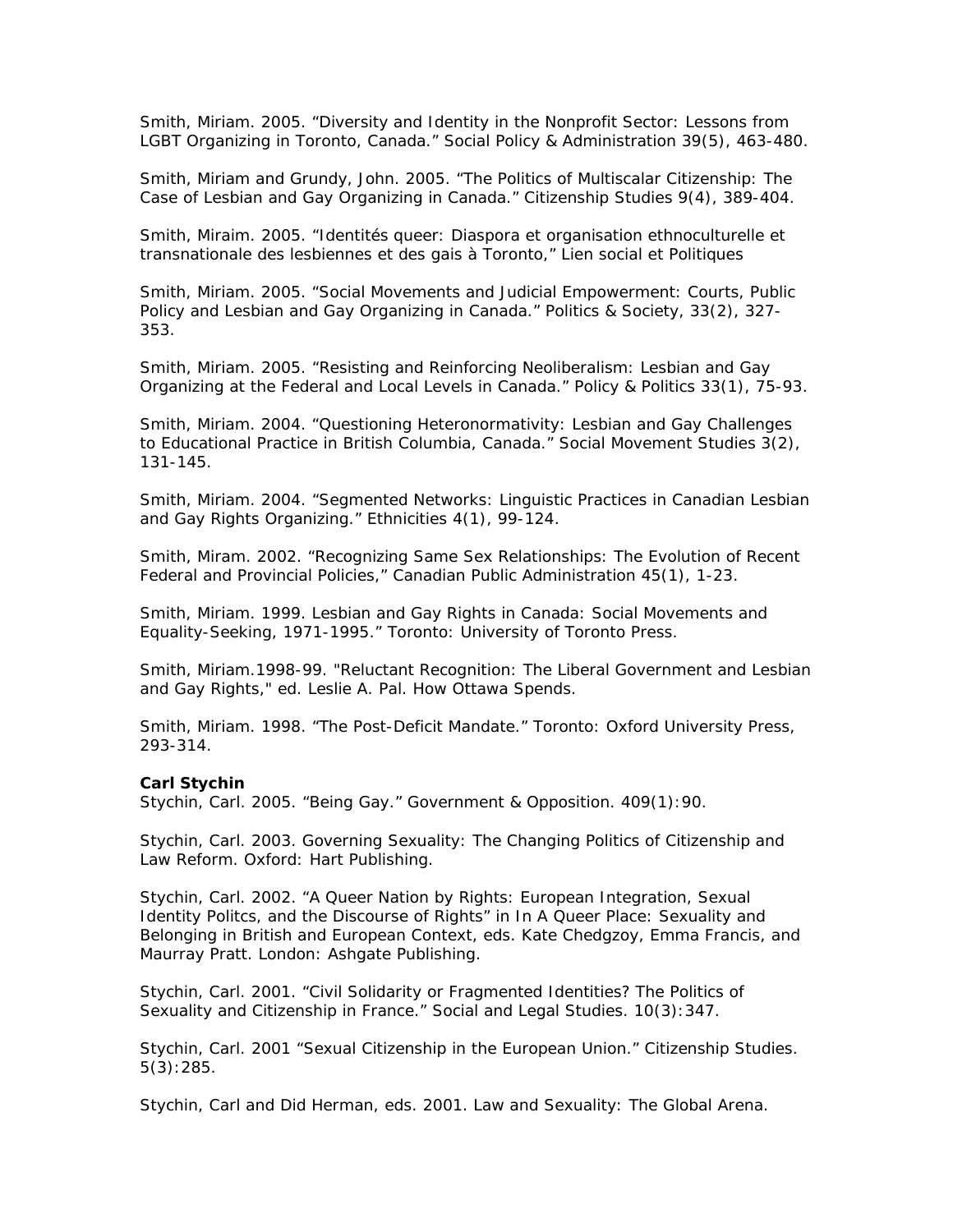Minneapolis: University of Minnesota Press.

Stychin, Carl and Didi Herman, eds.2000. *Sexuality in the Legal Arena*. London: Athlone.

Stychin, Carl. 1998. *A Nation by Rights: National Cultures, Sexual Identity Politics, and the Discourse of Rights*. Philadelphia, PA: Temple University Press.

Stychin, Carl. 1995. *Law's Desire: Sexuality and the Limits of Justice.* New York: Routledge.

# **Barry Tadlock**

Riggle, Ellen and Barry Tadlock, eds. 1999. *Gays and Lesbians in the Democratic Process:Public Policy, Public Opinion, and Political Representation*, New York City: Columbia University Press, 1999.

Tadlock, Barry. 1999. "Gays and Lesbians in the Democratic Process: Past, Present, and Future," Riggle and Tadlock. In *Gays and Lesbians in the Democratic Process: Public Policy, Public Opinion, and Political Representation*, eds, Ellen Riggle and Barry Tadlock.New York City: Columbia University Press.

Tadlock, Barry L., C. Ann Gordon, and Elizabeth Popp. 2007. "Framing the Issue of Same-Sex Marriage: Traditional Values versus Equal Rights," in *The Politics of Same-Sex Marriage*, eds, Craig A. Rimmerman & Clyde Wilcox. Chicago: University of Chicago Press.

### **Angelia R. Wilson**

Wilson. R. Angelia. 2000. "Below The Belt: Sexuality, Religion and the American South." Cassell, London.

Wilson. R. Angelia. 1994. "A Simple Matter of Justice? Theorizing Lesbian & Gay Politics." Cassell, London.

Wilson. R. Angelia, Bristow, Joseph. Lawrece and Wishart.1993. "Activating Theory: Gay, Lesbian, and Bisexual Politics." London.

Wilson. R. Angelia. (Forthcoming). "Sexual Orientation – Equality Statistics and Evidence."

Wilson. R. Angelia., Purdam, K.,et.al.(Fortcoming). "Gaps in the UK" Culture, Health and Sexuality

Wilson. R. Angelia., Oldfield, K. and Johnson, R. (Forthcoming). ""Possibilities" in Resilience: Queer Professors from the Working Class." Albany, NY.

Wilson. R. Angelia and Burack, Cynthia. (Forthcoming) "The Remoralizing Project: A Cautionary Tale of Moral Enemies and Allies" in Remoralizing Britain: *Studies in Religion and Political Culture.* London: Continuum.

Wilson. R. Angelia. 2007. "With Friends Like These: The Liberalization of Queer Family Policy" *Critical Social Policy*, 27(1), 50-76